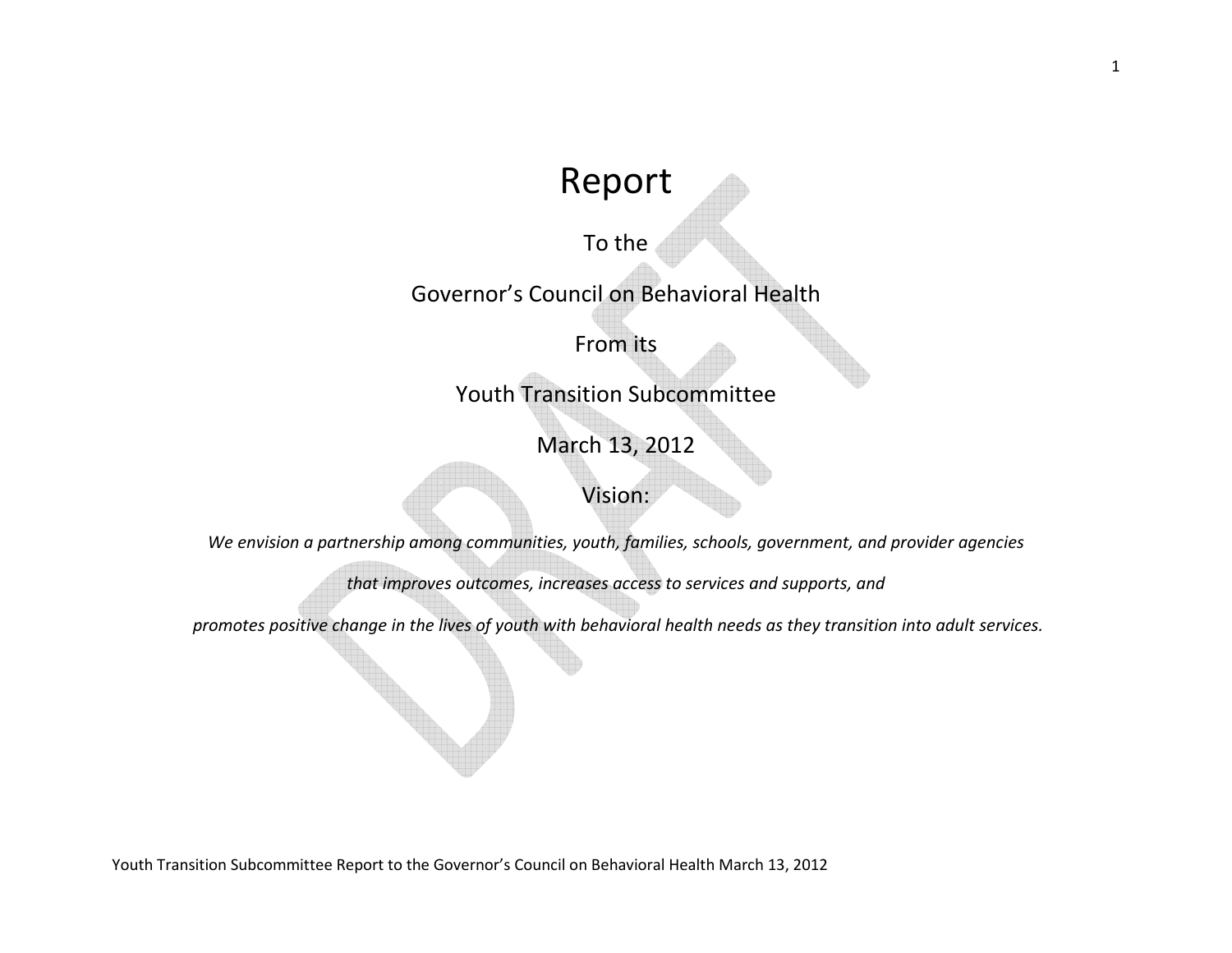#### PURPOSE

This report was prepared for the Governor's Council on Behavioral Health. The Governor's Council convened this committee in August 2009 to investigate the transition of youth with behavioral health needs into the adult system. The committee was charged with making recommendations to the Governor's Council. This committee had participation from members of the Governor's Council, consumers, family members, advocacy organizations, community providers and staff from the state Departments of Behavioral Health Developmental Disabilities and Hospitals (BHDDH), Children Youth and Families (DCYF), Education (RIDE), Health (DOH), Human Services (DHS), Labor and Training (DLT), and Rehabilitation Services (ORS). Go to page 15 for a list of participants. In addition to this report, the committee created a *Web Based Resources* document based on the document review and guest presentations which is included at the end of this report.

### PROCESS

The Subcommittee met 17 times between August 2009 and February 2012 and reviewed the following documents:

- *June 2008 GAO Report: Young Adults with Serious Mental Illness*
- $\bullet$ *September 2006 Partnership for Youth Transition Draft Report to the Children's Cabinet*
- *July 2010 USF Research Highlights: excerpts from the 23rd Annual Children's Mental Health Resource and Policy Conference.*

Speakers were invited to meetings and the following topics were presented and discussed:

- $\bullet$ Transition of youth with significant behavioral health needs into adult services (DCYF to BHDDH staff)
- •High School Secondary Transition for students with IEPs (RIDE staff)
- •Rehabilitation programming for youth with special needs (ORS staff)
- •Youth specific programs including Youth Centers and the Shared Youth Vision program (Department of Labor and Training-DLT)
- •Shared Youth Vision Presentation (Shared Youth Vision Consultant)
- •Presentation of Adolescent Health Care Transition (DOH Staff)
- •Medicaid eligibility and programs for youth and adults (DHS Staff)
- •Programs available within the Community Mental Health Centers (Community Mental Health Providers)
- •Family Care Community Partnership (FCCPs) Agencies (3 regional FCCP directors presented their programs)
- •Housing Resources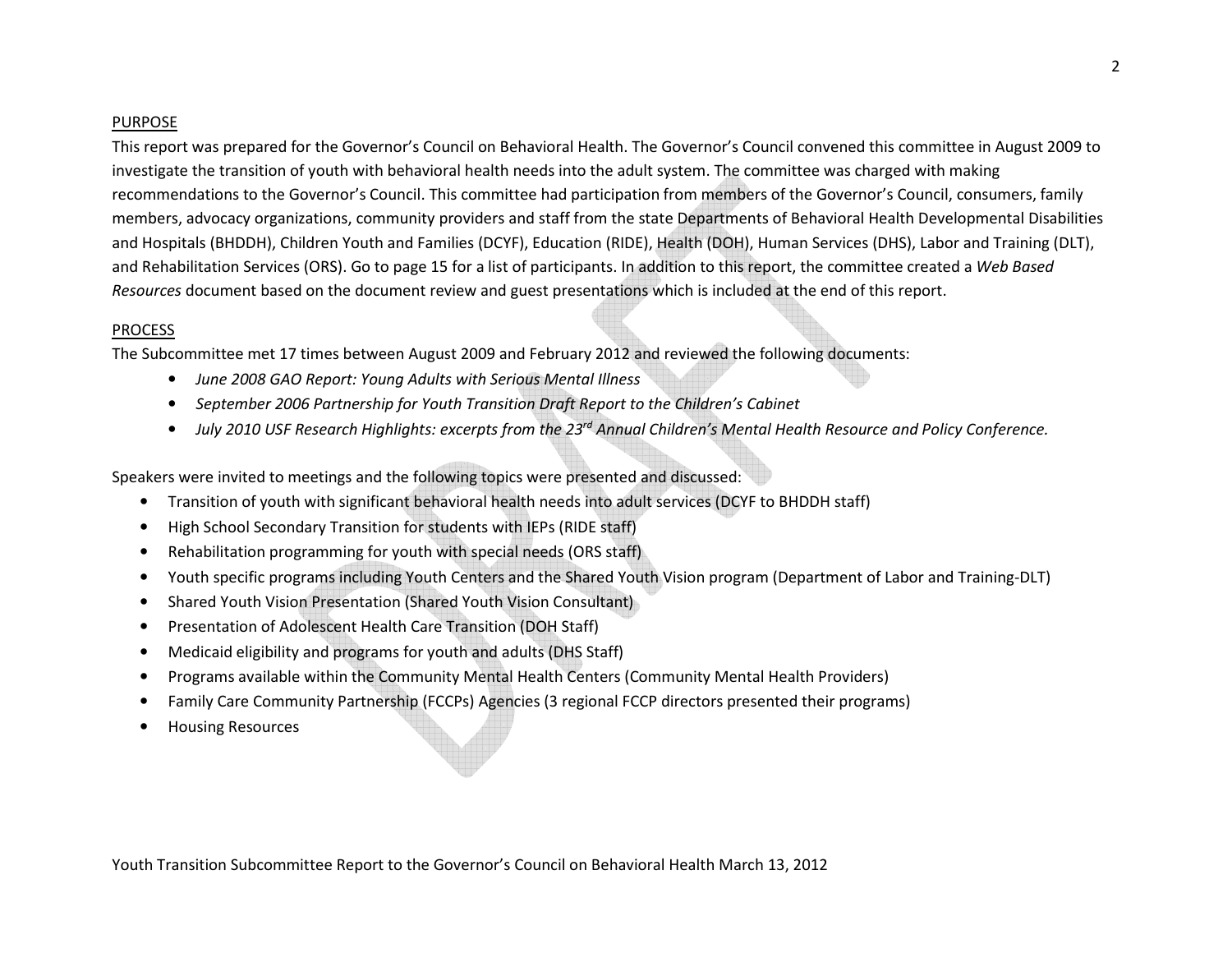#### POPULATION TARGETED

The population identified is youth at risk for or who have a behavioral health need or disability, aged twelve (Middle School) through 26. The concern is that these youth are at increased risk for homelessness, poverty, dropping out of school, substance abuse issues, involvement with the juvenile or adult justice system, and other issues if they do not receive preventive or treatment services and supports appropriate for their age and need. This is a broad group of youth that includes:

- a. Youth who may or may not be involved with DCYF
- b. Youth who may or may not access available behavioral health services through public or private payers (schools, Medicaid, commercial insurance)
- c. Youth who may or may not receive special education services or other school programs
- d. Youth who need services but have not been identified or connected with appropriate resources
- e. Youth who have behavioral health diagnosis and are not connected to any system.

### THE ISSUE

The data on behavioral health issues among youth in Rhode Island is disturbing. Nationally, people ages 18-25 are more likely (7.4%) than older adults (4.6%) to have Severe Mental Illness (SMI). Rhode Island has the highest rate of SMI (7.2%) across all ages and the highest rate of SMI among 18-25 year olds (9.1%) in the country. Similarly, the rates of depression and of those who have had any mental illness in the past year are higher among 18-25 years than among older adults, and Rhode Island's rates are among the highest in the country. Rhode Island saw the highest increase in depression among all adults (9.5%) and among 18-25 years olds (11%) in the country, according to the US Department of Health and Human Services State Estimates of Substance and Mental Disorders from the 2008-2009 National Surveys on Drug Use and Health (known as the Household Survey).

The period between middle school and age 26 is the life stage during which individuals must attempt to establish themselves as self-sustaining adults. Young adults need all of their resources: intellectual, physical, psychological, economic, family, community, peer, etc., to negotiate the gap between childhood and adulthood. Deficits in any of these realms create difficulties that are particularly acute at this stage of life because of the complexity of this transition. Thus, limited education or depression, which may have been mitigated by a supportive family life, can, at adulthood, develop quickly into long-term joblessness, self-isolation or suicidality.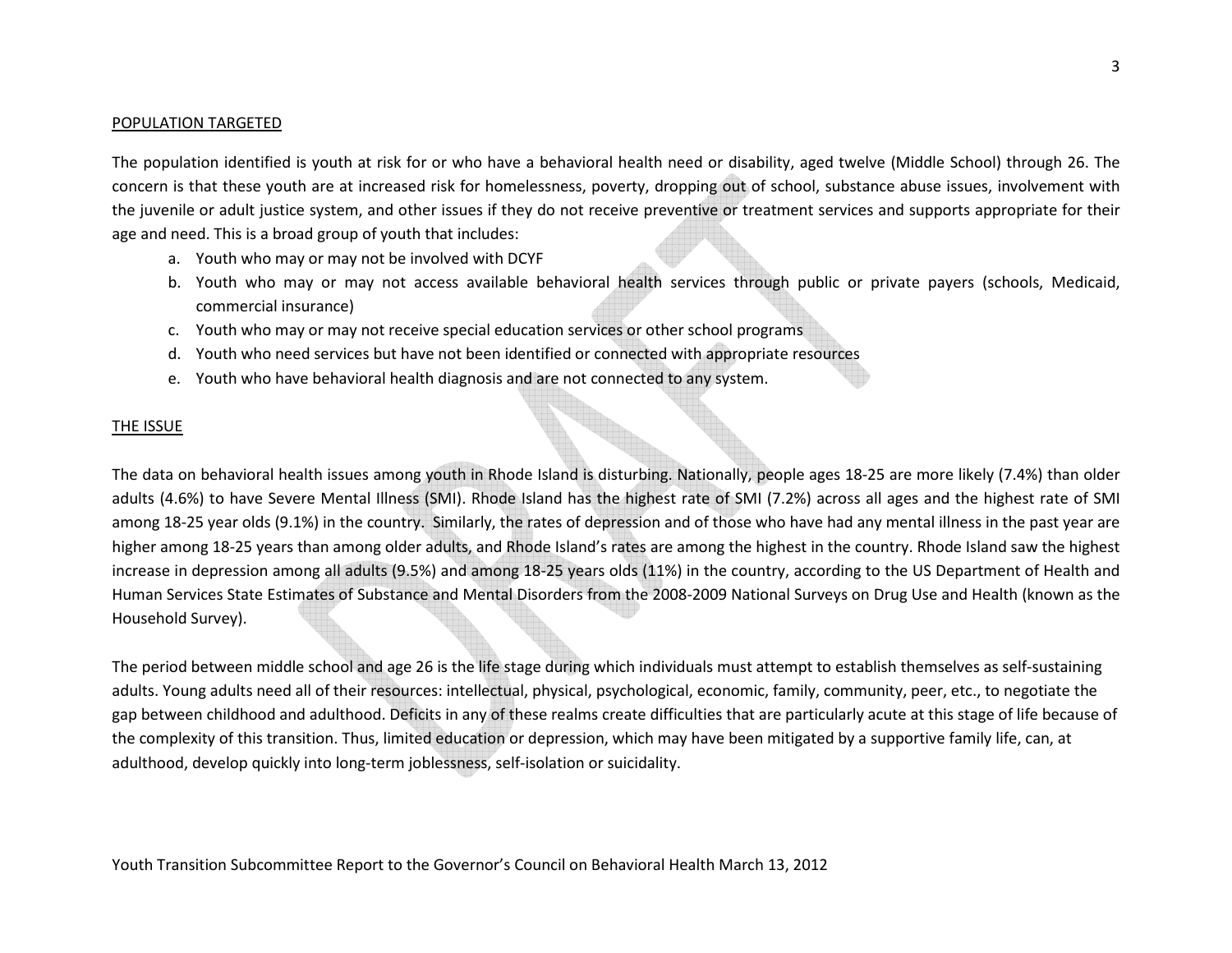In addition, data from the most recent (2009) Rhode Island High School Youth Risk Behavior Survey (YRBSwww.health.ri.gov/data/webquery.php), with about 4,000  $9<sup>th</sup>$ -12<sup>th</sup> graders reporting, includes:

- **24.6 %** of students responded that they "felt sad or hopeless almost every day for two weeks or more in a row that they stopped doing some usual activities during the past 12 months".
	- $\circ$  Hispanic/Latino Youth reported a rate of 9-10% higher than other races reported
- •**12.3%** of students responded that they "seriously considered attempting suicide during the past 12 months".
- •**10.7%** of students responded that they "made a plan about how they would attempt suicide during the past 12 months".1
- •**8.7%** of students responded that they had "actually attempted suicide during the past 12 months."
- • **3.9%** of students who had attempted suicide responded that the attempt "resulted in an injury, poising, or overdose that had to be treated by a doctor."

The National Center for Children in Poverty, April 2010 Report *Children's Mental Health: What Every Policymaker Should Know*, reports that mental health and substance abuse problems occur commonly among today's youth and begin at a young age:

- •**20%** of children birth to 18 has a diagnosable mental disorder
- •**10% of** youth has mental health problems severe enough to impair functioning in the home, school and community
- •Roughly **half** of all lifetime mental health disorders start by the mid-teens
- •**4.4%** of youth aged 12-17 had serious emotional disorders in 2008
- $\bullet$  Children and youth at increased risk for mental health problems include those in low-income households, children involved with child welfare, those in juvenile justice systems, and those in military families:
	- o **21%** low income children have mental health problems
	- o **50%** children and youth in child welfare systems have mental health problems
	- o **67-70%** youth in juvenile justice system have a diagnosable mental health disorder

Rhode Island Kids Count reports in its June 2010 *Behavioral Health Fact Sheet:* 

- All youth adjudicated to the Training School received counseling services as part of their service plans
	- o 156 youth received mental health services for psychiatric diagnoses *other* than conduct disorders or substance abuse disorders.
- **20%** of children in RI ages 9-17 has a diagnosable mental health disorder with one in ten being severe enough to impact functioning at home, school or in the community.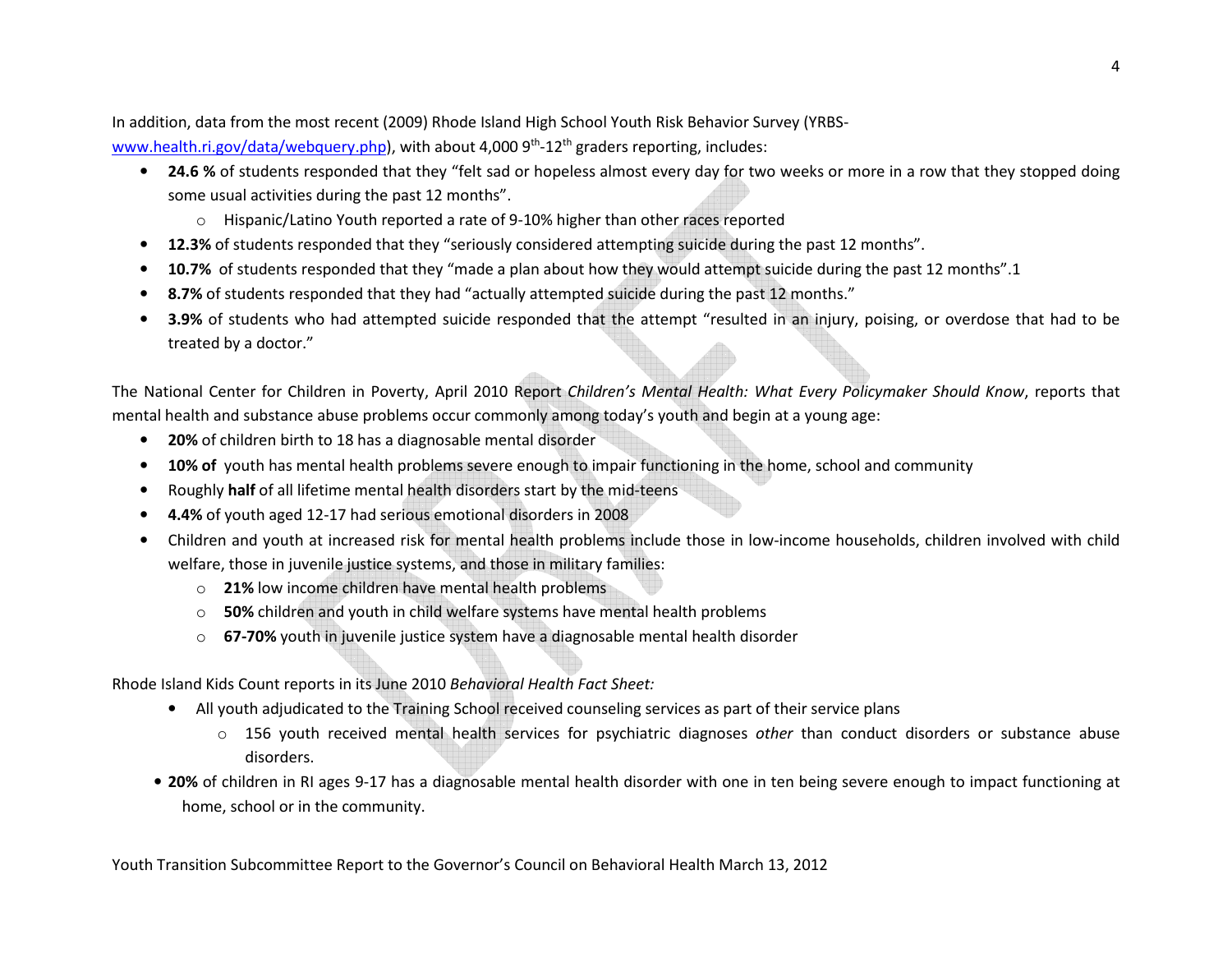#### COMMITTEE'S RECOMMENDATIONS

- $\clubsuit$  Improve access to services for youth with behavioral health needs
- Strengthen the integration of behavioral health and primary care:

*Integrated health care is the systematic coordination of physical and behavioral health care. The idea is that physical and behavioral health problems occur at the same time. Integrating services to treat both will yield the best results and be the most acceptable and effective approach for those being served*. – The Hogg Foundation for Mental Health (*A Family Guide: Integrating Mental Health and Pediatric Primary Care* Page 7 2011 by NAMI, the National Alliance on Mental Illness www.nami.org/Content/ContentGroups/CAAC/FG-Integrating.pdf)

- Establish Governor's Cabinet level scrutiny to address the issues identified and the potential solutions recommended by this report The transition of youth with behavioral health needs into the adult system is complex and components of the system e.g. education, health, employment, housing, eligibility, benefits…are overseen by multiple entities.
	- o Improved coordination and teamwork across child and adult serving systems (e.g. education, child welfare, Medicaid, behavioral health)
- Appoint the Youth Transition Subcommittee as a standing committee of the Governor's Council on Behavioral Health
- ◆ Develop more home and community based services that will provide intermediate, community based treatment options (e.g. Bridge community based treatment options (e.g. Bridge Services and Supports)
- ◆ Increase targeted prevention and early identification of behavioral health issues (start prevention activities in Middle School)
- Ensure those working with youth to understand the affect trauma has on the brain development of young children and its impact on their behavior as adolescents
- Create a holistic approach to coordinate across major systems: education, health, employment, and housing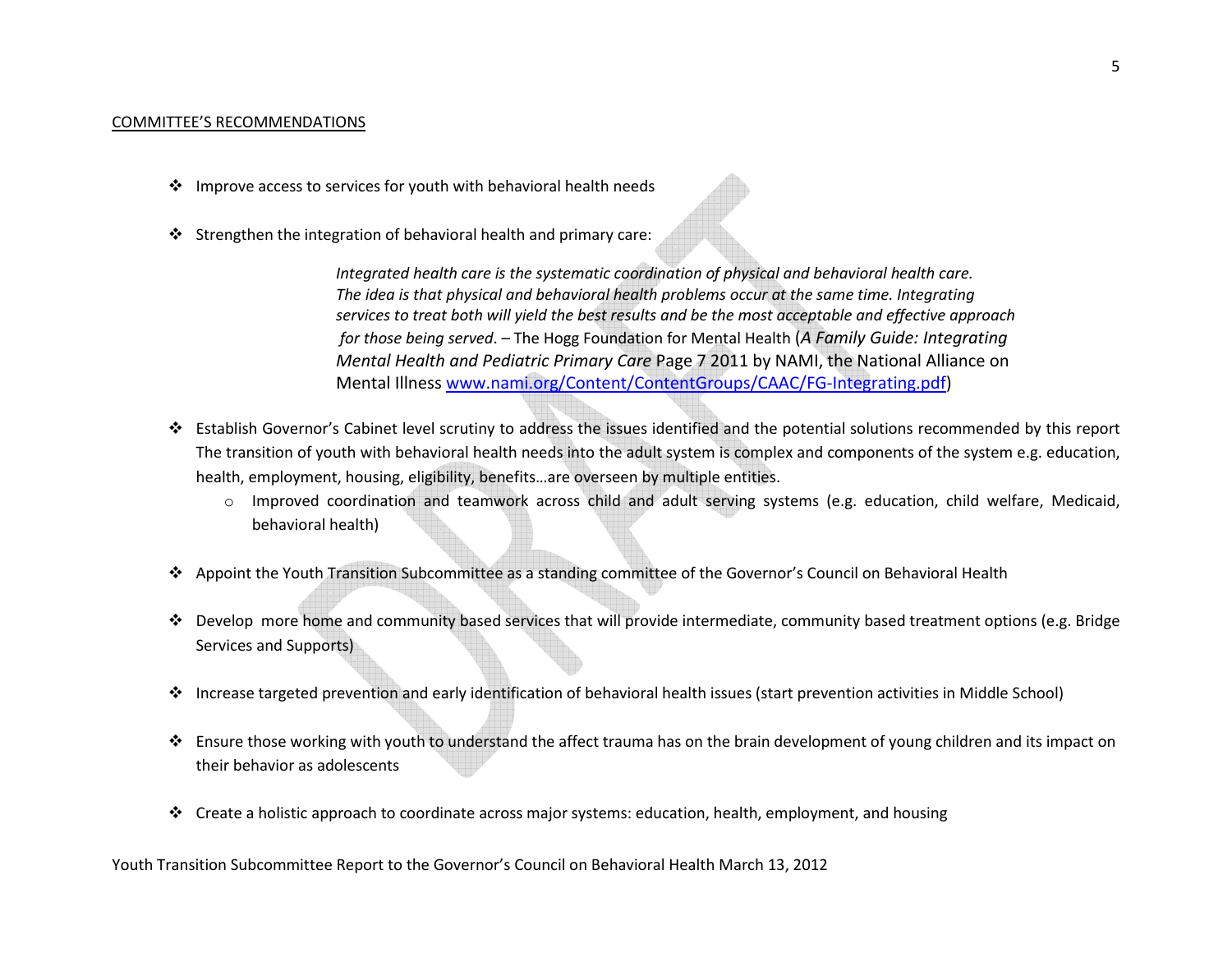Establish a statewide mental health emergency intervention line that would simplify access for families (with children and adults) to a certified mental health emergency service team

The committee has identified what's working and not working in the current system and has developed a list of specific recommendations to support its findings. These issues have been organized into the following areas:

- I.Communication/Coordination
- II.Access to Care/Coverage
- III.Funding
- IV.Data Gaps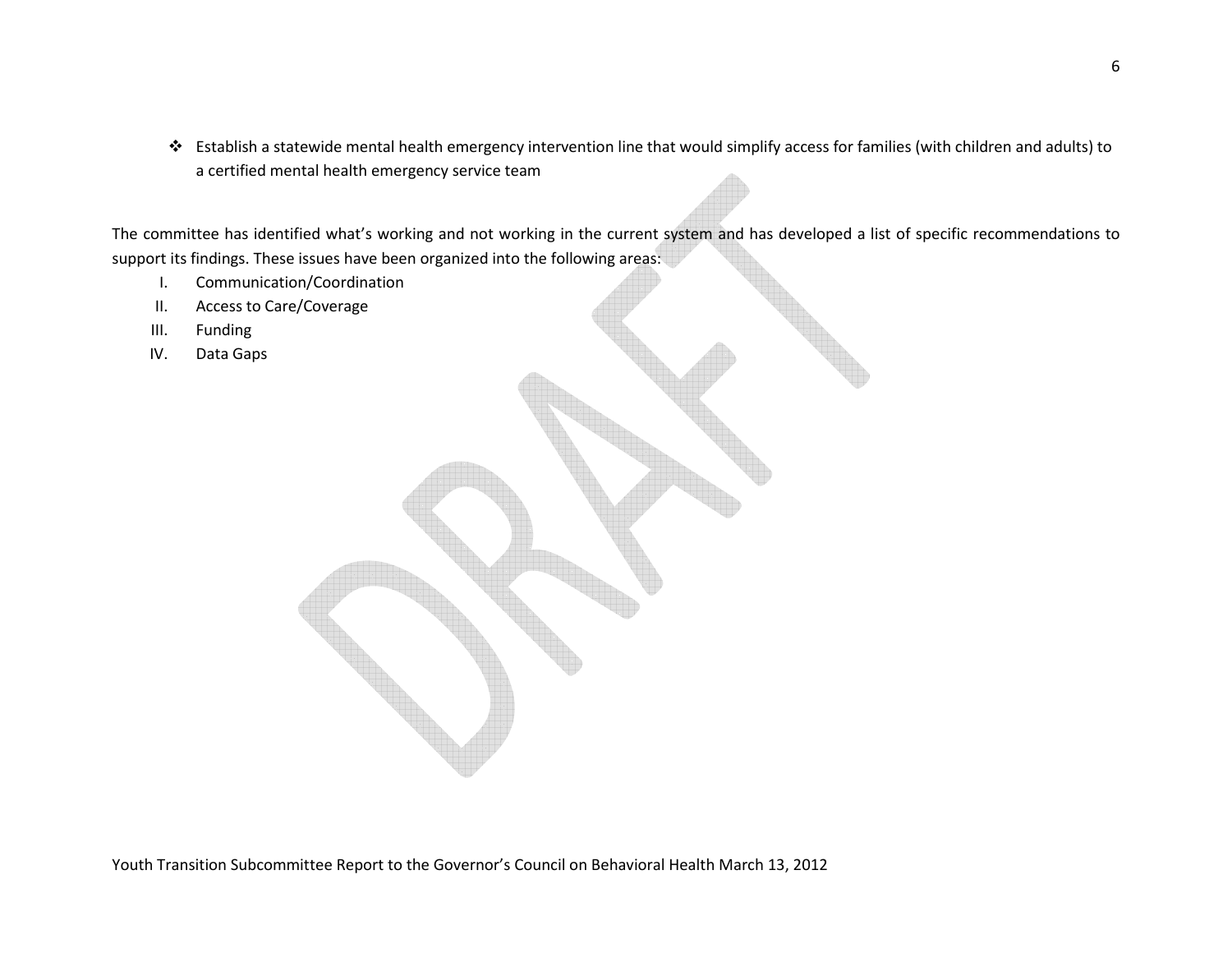|                       | <b>I. COMMUNICATION/COORDINATION</b>                                                                                                                                                                                                                                                                                                                                                                                                                                   |                                              |                                                                                                                                                                                                                                                                                                                                                                                                                                                                                          |                        |                                                                                                                                                                                                                                                                                                                                                                                                                                                                                                                                           |  |
|-----------------------|------------------------------------------------------------------------------------------------------------------------------------------------------------------------------------------------------------------------------------------------------------------------------------------------------------------------------------------------------------------------------------------------------------------------------------------------------------------------|----------------------------------------------|------------------------------------------------------------------------------------------------------------------------------------------------------------------------------------------------------------------------------------------------------------------------------------------------------------------------------------------------------------------------------------------------------------------------------------------------------------------------------------------|------------------------|-------------------------------------------------------------------------------------------------------------------------------------------------------------------------------------------------------------------------------------------------------------------------------------------------------------------------------------------------------------------------------------------------------------------------------------------------------------------------------------------------------------------------------------------|--|
| <b>What's Working</b> |                                                                                                                                                                                                                                                                                                                                                                                                                                                                        | <b>What's Not Working</b>                    |                                                                                                                                                                                                                                                                                                                                                                                                                                                                                          | <b>Recommendations</b> |                                                                                                                                                                                                                                                                                                                                                                                                                                                                                                                                           |  |
| ❖<br>❖<br>❖           | Dedicated, caring professionals work within our<br>Behavioral Health, health care and educational<br>systems<br>Pockets of programs or services within<br>programs or agencies across the state provide<br>supports to youth with behavioral health needs<br>Linkage between schools and community child<br>mental health providers is good                                                                                                                            | ❖<br>➤<br>➤<br>≻                             | Professionals working with youth often work<br>in silos and are not aware of services and<br>programs in the community or other agencies<br>There is no cohesive system for the<br>transitioning of youth with behavioral<br>health needs.<br>Many agencies at the state and local level<br>provide services but there is no real<br>systemic coordination among and across<br>agencies and providers<br>Semantics may cause confusion across                                            | ❖                      | <b>Breaking down the silos:</b><br>Develop a cohesive vision for all stakeholders<br>➤<br>to use, such as the Vision on title page<br>$\blacktriangleright$<br>Educate community via a Global Information<br>Dissemination Plan including but not limited<br>to:<br>parents, PTAs, Local Advisory Committees<br>٠<br>for special education, Rhode Island Parent<br>Information Network (RIPIN), Educational<br>Advocates, private schools, Community<br>Mental Health Centers, Medical providers                                          |  |
| ❖                     | Transitioning of youth with most significant<br>behavioral health needs into adult system is<br>improving<br>Staff assigned from Department of Children<br>➤<br>Youth and Families (DCYF) and the<br>Department of Behavioral Healthcare,<br>Developmental Disabilities and Hospitals<br>(BHDDH)<br>Regularly scheduled meetings for case<br>review and resolution<br>Individualized programming<br>➤<br>Working within rules and regulations of<br>≻<br>both agencies | $\ddot{\cdot}$<br>$\blacktriangleright$<br>❖ | systems e.g. what is the meaning or<br>function of a case manager?<br>There are limited resources and staff<br>Crisis driven system<br>Targeted Preventive Care is not a priority<br>The system is tiered to meet most needy<br>individuals<br>Prevention/early identification models are<br>not funded to prevent more intense needs<br>Youth who do not qualify for programs due to<br>type or severity of disability, income/resources<br>or are not enrolled in a program that would |                        | (pediatricians), state and local agencies<br>utilize and work with the United Way 211<br>٠<br>Incentivize systems to work together in order<br>to increase collaboration for improved services<br>to youth<br>Expand knowledge of resources that are<br>available for youth among providers and<br>across systems, such as:<br>Creation of family/youth-centered<br>materials<br>Use RIDE/RITAP transition materials<br>$\blacksquare$<br>http://ritap.org/ritap/mytransition/<br>Use "Got Transition" materials<br>www.gottransition.org |  |
| ❖                     | Memorandum of Understanding (MOU)<br>between RIDE and ORS<br>ORS counselor assigned to each high<br>school; there is a point of contact for staff.                                                                                                                                                                                                                                                                                                                     |                                              | identify them may be lost in the system or<br>unable to access services<br>Many programs require a specific<br>behavioral health diagnosis in order to                                                                                                                                                                                                                                                                                                                                   |                        | Use of social media to expand outreach to<br>$\blacksquare$<br>youth<br>Wiki sites<br>Interactive calendars                                                                                                                                                                                                                                                                                                                                                                                                                               |  |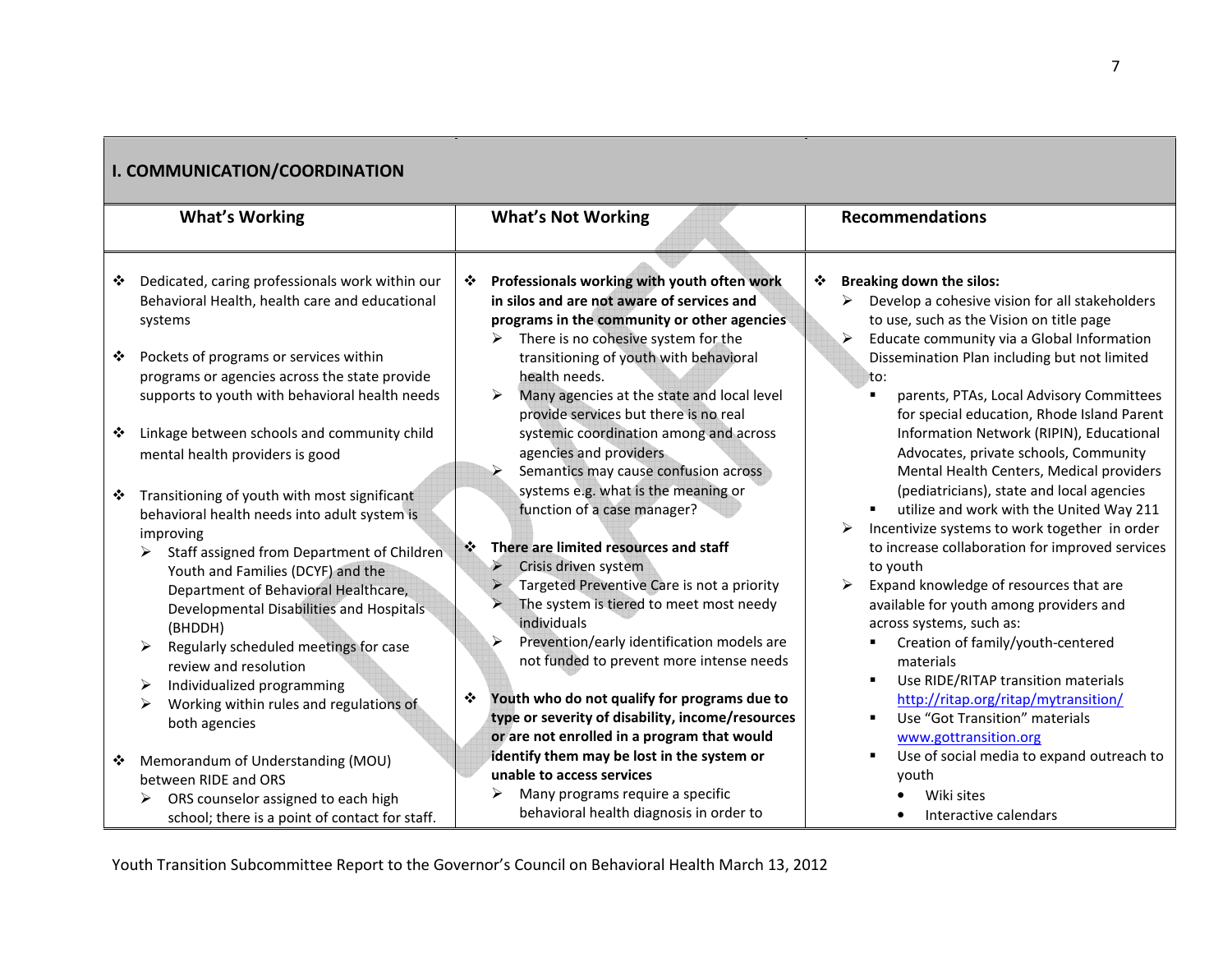- $\triangleright$  Counselors attend Individualized Education Program (IEP) meetings and are part of the secondary transition process for eligible students.
- ► ORS can provide information to assist in the development of IEPs and transition planning
- ❖ Department of Labor and Training Youth<br>Contars **Centers** 
	- **Statewide Services in 15 Youth Centers** (13 communities) offering a variety of services to youth with documented disabilities
	- in school and out of school
	- $\triangleright$ Building Exemplary Systems Training (BEST)
	- Comprehensive professional development class for youth employment professionals
- ❖ Department of Health oversees two Medical<br>Home Medel neer sunnert pregrams Home Model peer support programs
	- > Pediatric Practice Enhancement Project (PPEP)
		- $\mathbf{E}^{\text{max}}$  Medical Home model that provides cost effective Parent consultants housed in pediatric primary care and specialty care sites
		- $\mathbf{r}$  Extensive training through the Rhode Island Parent Support Network (RIPIN) **Connection**
		- **EXEQ Available to all children and youth:** Medicaid, commercial and uninsured
	- $\blacktriangleright$  Peer Assisted Health Initiative (PAHI)
		- $\mathbf{u}$  . Peer support provided in adult medical practices for adults with disabilities
- ❖ Rhode Island Transition Academies

become eligible for services, this prevents some youth with access to needed services

- $\blacktriangleright$ Different eligibility requirements
- $\blacktriangleright$ Lack of insurance and funding e.g. Medicaid eligibility lost at age 18 for some
- Conflicting rules and regulations across state agencies
- $\blacktriangleright$  Youth who drop out of school don't have connections to services and are "lost"
- **Often, self-advocacy does not work with youth** 
	- $\triangleright$  They do not want to be different
	- $\blacktriangleright$ They are not ready to self-advocate
	- $\blacktriangleright$  They do not have the skills and supports to self-advocate

# **Secondary Transition from Special Education**

- Transition planning varies from district to district
- $\blacktriangleright$  Not all youth with behavioral health needs are eligible for ORS.
- $\blacktriangleright$   $\vee$  ORS' role not understood by schools, parents, DCYF, others
- $\geq$  Challenges for young adults moving from secondary education and the protections within special education (IDEA) to higher education systems which are mandated to comply with the Americans with Disabilities Act (ADA)
- •Facebook
- $\mathbf{H}^{\text{max}}$  Protocols for this type of communication needs to be developed or reviewed
- Investigate Career and Technical High School Carpentry programs for providing repair/rehab work to bring existing housing units up to code for rental to increase affordable housing
- $\blacktriangleright$  Create a way for schools, housing and behavioral health providers to collaborate to help support these youth
	- $\blacksquare$  Provide school staff with information about housing resources and contacts

# **Program Eligibility**

- $\blacktriangleright$  Improve coordination and communication between schools and adult agencies, such as: SSA, BHDDH, and Community Mental Health Centers.
	- $\blacksquare$  Katie Beckett eligibles: inform/educate families, providers, schools, transition coordinators about applying for SSI at 17 years 11 months. (cash benefit and Medicaid coverage)
- > Strengthen relationships and coordination between LEAs and Local Prevention Task Forces
- Increase awareness among youth and families about the information in their Summary of Performance (SOP) that could assist adult service providers
- ► Create common referral format
- > Create comment referral document that<br>"speaks the same language" "speaks the same language"
- Improved communication and awareness of eligibility and services among schools, state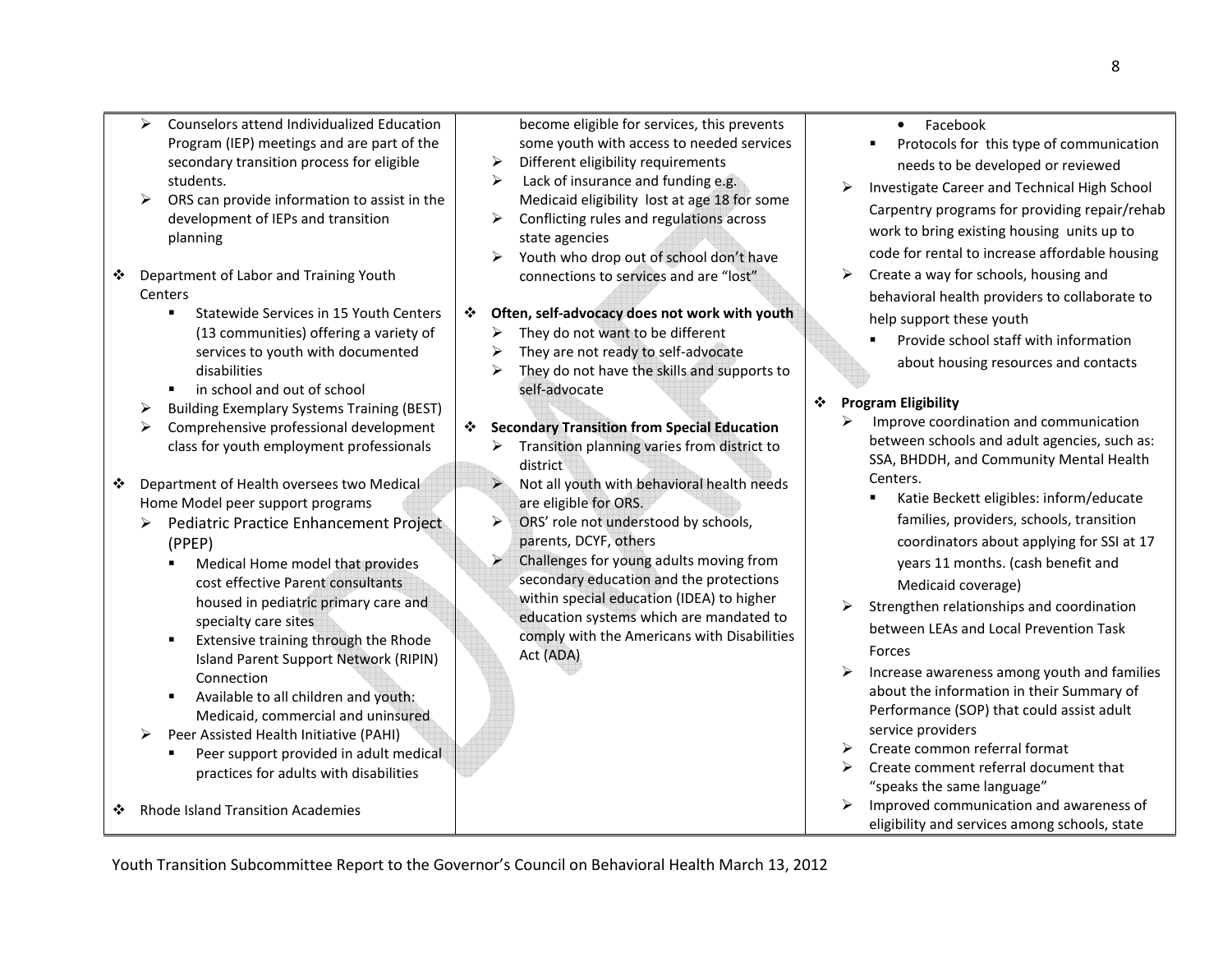

# **II. ACCESS TO CARE/COVERAGE**

|    | <b>What's Working</b>                                                                                                            | <b>What's Not Working</b>                                                                                                                                                     | <b>Recommendations</b>                                                                                                                                 |
|----|----------------------------------------------------------------------------------------------------------------------------------|-------------------------------------------------------------------------------------------------------------------------------------------------------------------------------|--------------------------------------------------------------------------------------------------------------------------------------------------------|
| ∙÷ | Medicaid services for children birth to 21<br>includes mandatory Early and Periodic<br>Screening Diagnosis and Treatment (EPSDT) | Knowledge of Eligibility requirements<br>Not all parents or providers are aware of<br>connection between birth to 18 eligibility<br>for Katie Beckett and 18+ eligibility for | Coverage<br>Develop a clear point of entry for youth and<br>adults in need of behavioral health services<br>(part of the problem is that pieces of the |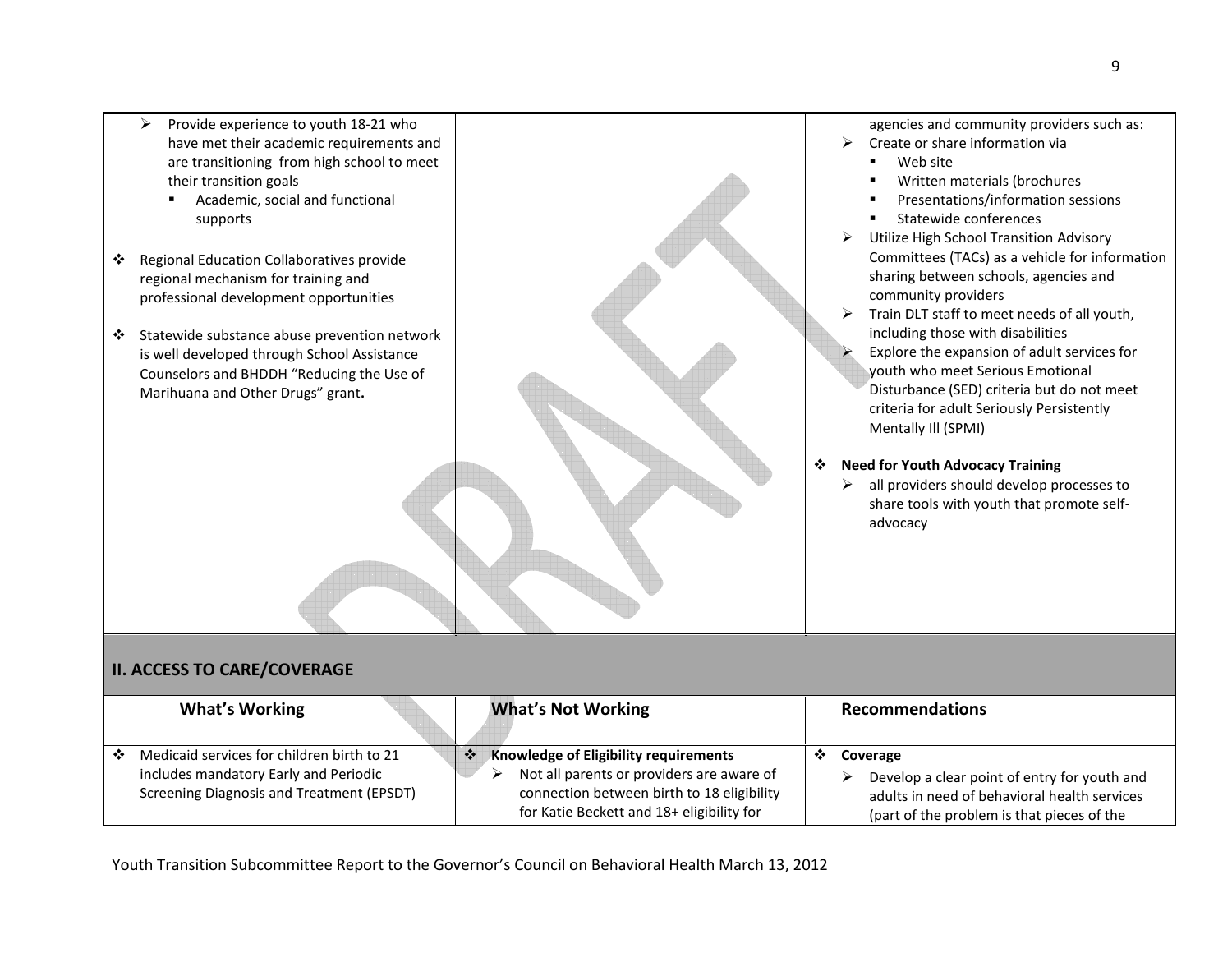#### program within Medicaid

- $\bullet$  Community Support Program (CSP) is a good program and model
- ◆ Medicaid Managed Care Plans, United Health Care (UHC) & Neighborhood Health Plan (NHP) can provide youth up to age 21 with enhanced outpatient services and intensive home based treatment
- $\bullet$  DCYF provides residential support for youth with serious emotional disturbance (SED) up to age 21
- **❖** YESS-Youth Establishing Self Sufficiency Program: 18-21 independent living program in a supportive environment

Supplemental Security Income (SSI)

- Potential loss in Medicaid coverage for youth who transition out of RIte Care and RIte Share
- $\blacktriangleright$  Differences in childhood and adult disability definitions may result with children not eligible for SSI at 18.
- **Coordination of care for those with behavioral health and medical needs**
- **Access to Services**

П

- Lack of investment to develop dedicated services for young adults-they must fit into the adult services world
- $\blacktriangleright$  Medicaid funding is capped to the community mental health agencies-not on number of clients or meeting needs of clients
	- Every year services get diluted
	- $\blacksquare$  Work supports (vocational)-needs a Behavioral Health component
- ❖ Schools don't have the capacity to meet the behavioral health needs of all children and families.
	- > Most interventions are geared to small and large groups.
	- > There is limited counseling provided for students during a crisis or through special education (IEPs)
	- $\blacktriangleright$  Connections with community behavioral health providers varies from community to community

system are overseen by multiple agencies.

- Review Affordable Care Act (ACA) to see what is in place or will be in place for youth and young adults to maintain Medicaid or commercial insurance coverage.
	- П Share this information with youth, parents, schools, community providers, advocates
		- • continuation parent's insurance through 26
		- • eligibility for coverage through Health Exchange

#### $\cdot$ **Access to Services and Supports**

- $\triangleright$  Create a Statewide system to replace the function of Kids Link
- Develop primary care models that integrate primary and behavioral health care
- Follow and implement American Academy of Pediatrics well child screenings which include behavioral health screenings
	- П Review and revise EPSDT Periodicity Schedule
	- П Review and revise School Based Health Regulations
	- П Review and revise commercial insurance plans (Office of the Health Insurance Commissioner)
- $\blacktriangleright$  Build a set of developmentally appropriate " bridge" or transition services and supports in Community Mental Health Centers to support youth leaving high school
	- $\blacktriangleright$  Improve capacity for schools to provide prevention programs such as Positive Behavioral Supports and Interventions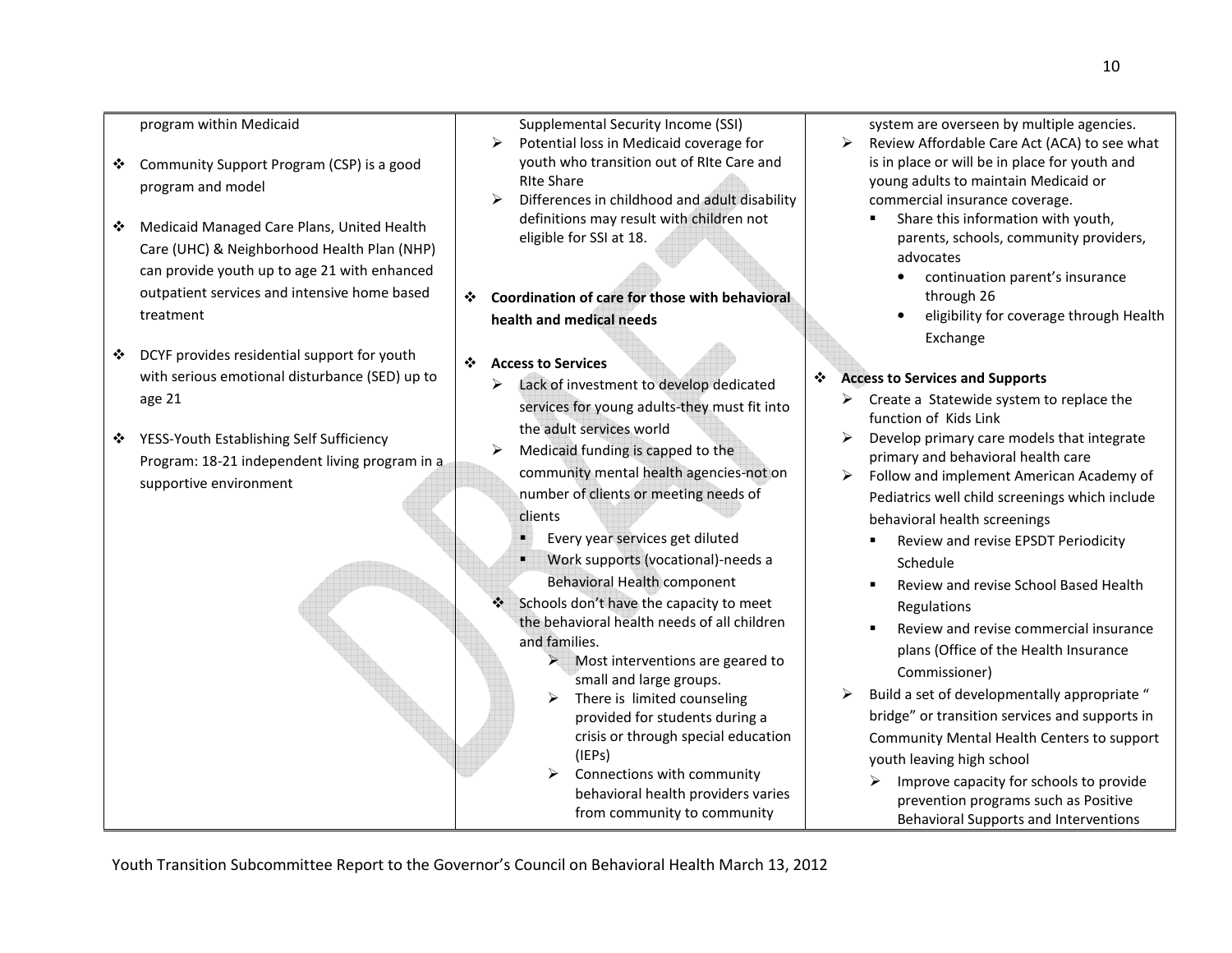| Youth 18 and older in crisis who don't meet<br>➤<br>hospital admission criteria are released<br>without a plan for services and supports<br>Uninsured issues<br>➤<br>100 chronically homeless Community<br>Support Program (CSP) vouchers (need<br>to meet the eligibility criteria)<br>If the individual is not insured then<br>$\blacksquare$<br>neither Gateway nor the Providence<br>Center could take on the uninsured<br>Adults not eligible for CSP don't have<br>services available<br>Mostly crisis management is provided<br>➤<br>Outpatient services are limited<br>Shortage of psychiatrists<br>Wait to see a doctor for outpatient<br>behavioral health services is 8-10<br>weeks<br>Limitations with private insurance of<br>what's available when transitioning<br>from inpatient psychiatric hospitals to<br>community<br>Child and Adolescent Intensive Treatment<br>Services (CAITS) is limited in scope and<br>duration of needed services<br>Third Party insurances don't look at<br>continuity of care<br>There are gaps in services and supports for<br>young adults in early 20's who may not<br>have made connections to the adult world<br>and who come out of therapeutic foster<br>care and don't meet criteria for the adult<br>developmental disabilities system | (PBIS), social skills groups and peer<br>mentoring targeted at specific ages e.g.<br>Elementary, Middle School, High School<br>Strengthen current diversion and bridge plan<br>➤<br>to prevent incarceration of youth and young<br>adults through Family And Truancy Courts<br>Publicize youth programs that don't require<br>➤<br>parental consent, including Youth Centers<br>Connect formal and informal supports for<br>youth and their families with BH needs<br>Strengthen recovery-oriented system<br>➤<br>Strengthen the continuum of behavioral health<br>services to cover preventive services,<br>Need to engage youth who are not<br>cooperative, those in denial, off<br>medications, self-medicating |
|-----------------------------------------------------------------------------------------------------------------------------------------------------------------------------------------------------------------------------------------------------------------------------------------------------------------------------------------------------------------------------------------------------------------------------------------------------------------------------------------------------------------------------------------------------------------------------------------------------------------------------------------------------------------------------------------------------------------------------------------------------------------------------------------------------------------------------------------------------------------------------------------------------------------------------------------------------------------------------------------------------------------------------------------------------------------------------------------------------------------------------------------------------------------------------------------------------------------------------------------------------------------------------------------------|--------------------------------------------------------------------------------------------------------------------------------------------------------------------------------------------------------------------------------------------------------------------------------------------------------------------------------------------------------------------------------------------------------------------------------------------------------------------------------------------------------------------------------------------------------------------------------------------------------------------------------------------------------------------------------------------------------------------|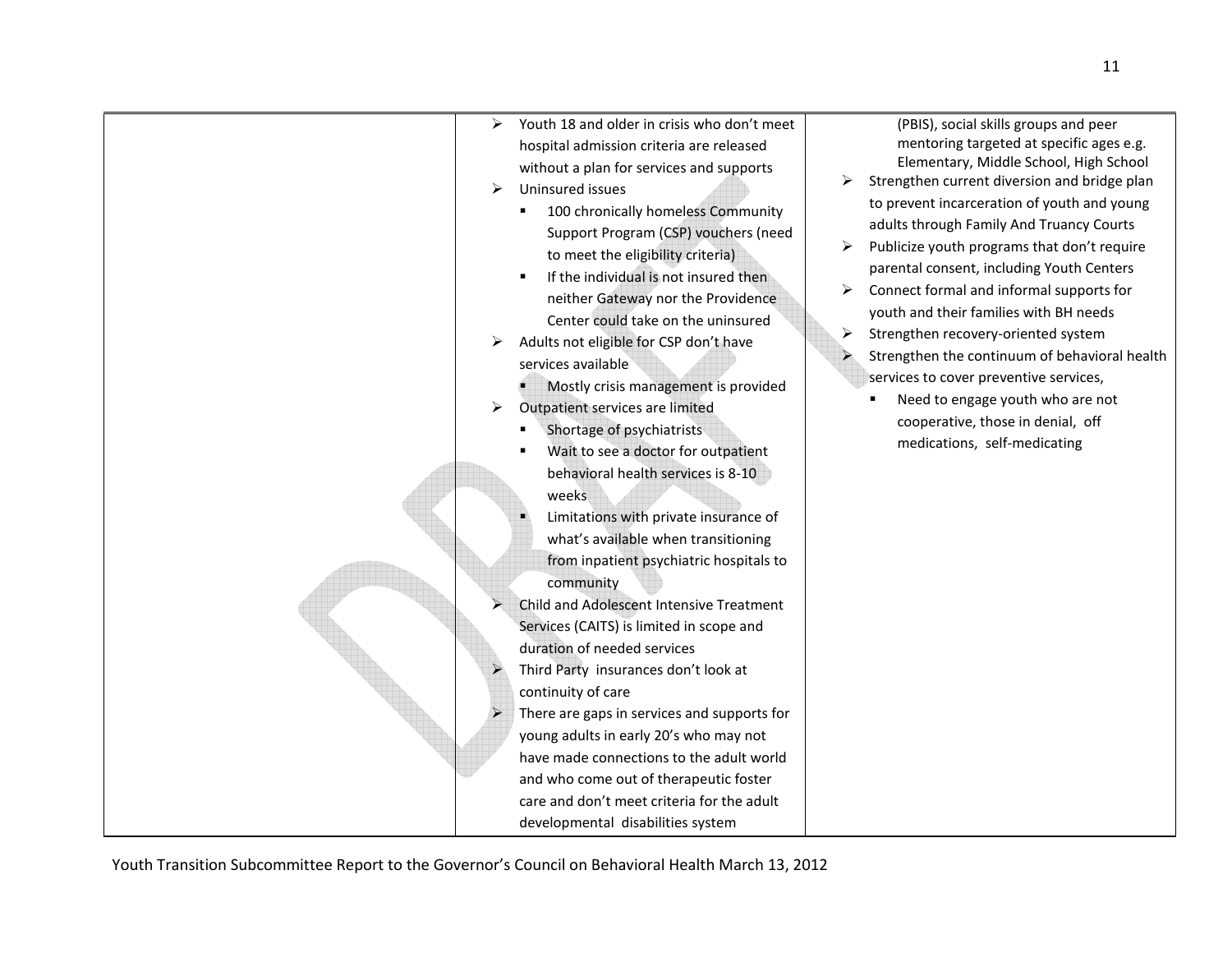|   |                                                                                                                                                                                                                                                                                             | High School drop-outs may not be<br>$\blacksquare$<br>aware of resources available<br>Stigmatism of having a behavioral health<br>❖<br>diagnosis<br>Small percentage of families that need and<br>➤<br>could be eligible for community supports<br>like those available within the adult system<br>often don't receive them because there's a<br>reticence to get a diagnosis ("label")<br>Chronic Behavioral Health conditions<br>➤<br>aren't treated like a chronic disease |                                                                                                                                                                                                                                                                                                                                                                                                                                                                                                               |  |  |
|---|---------------------------------------------------------------------------------------------------------------------------------------------------------------------------------------------------------------------------------------------------------------------------------------------|-------------------------------------------------------------------------------------------------------------------------------------------------------------------------------------------------------------------------------------------------------------------------------------------------------------------------------------------------------------------------------------------------------------------------------------------------------------------------------|---------------------------------------------------------------------------------------------------------------------------------------------------------------------------------------------------------------------------------------------------------------------------------------------------------------------------------------------------------------------------------------------------------------------------------------------------------------------------------------------------------------|--|--|
|   | <b>III. FUNDING</b>                                                                                                                                                                                                                                                                         |                                                                                                                                                                                                                                                                                                                                                                                                                                                                               |                                                                                                                                                                                                                                                                                                                                                                                                                                                                                                               |  |  |
|   | <b>What's Working</b>                                                                                                                                                                                                                                                                       | <b>What's Not Working</b>                                                                                                                                                                                                                                                                                                                                                                                                                                                     | <b>Recommendations</b>                                                                                                                                                                                                                                                                                                                                                                                                                                                                                        |  |  |
| ❖ | Medicaid eligibility and programs for children<br>birth to 21 through the federal Early and<br>Periodic Screening Diagnosis and Treatment<br>(EPSDT) program                                                                                                                                | Funding for PPEP and PAHI programs are<br>❖<br>limited (grant thru DOH)<br>Paraprofessional is not reimbursable through<br>❖<br>medical billing<br>Often systems try to "pass the buck" to other<br>❖<br>systems rather than coordinating or sharing                                                                                                                                                                                                                          | <b>Expand funding opportunities</b><br>❖<br>Explore opportunities for reimbursing<br>➤<br>paraprofessionals<br>Explore opportunities for enhanced funding<br>Commercial providers<br>Medicaid                                                                                                                                                                                                                                                                                                                 |  |  |
| ❖ | Some examples of shared or blended funding<br>Pediatric Practice Enhancement Project<br>(PPEP) and Peer Assisted Health Initiative<br>(PAHI) expansion through grants and<br>blended funding from DHS<br>Shared funding for the Transition<br>Academies<br>Local education agencies and ORS | during the transition period from childhood to<br>adult programs<br>RI lost 97% affordable housing funds which is<br>$\ddot{\cdot}$<br>traditionally low funded                                                                                                                                                                                                                                                                                                               | Health care reform<br>٠<br>Expand blended funding opportunities<br>❖<br>$\triangleright$ Funding should follow the person using a<br>blended funding formula e.g., ensure that<br>there are enough funds available to transition<br>a child from a residential placement back to a<br>community setting with the appropriate<br>supports needed for success in the community<br>setting. this will require interagency<br>coordination<br>Invest in a permanent funding stream for<br>❖<br>affordable housing |  |  |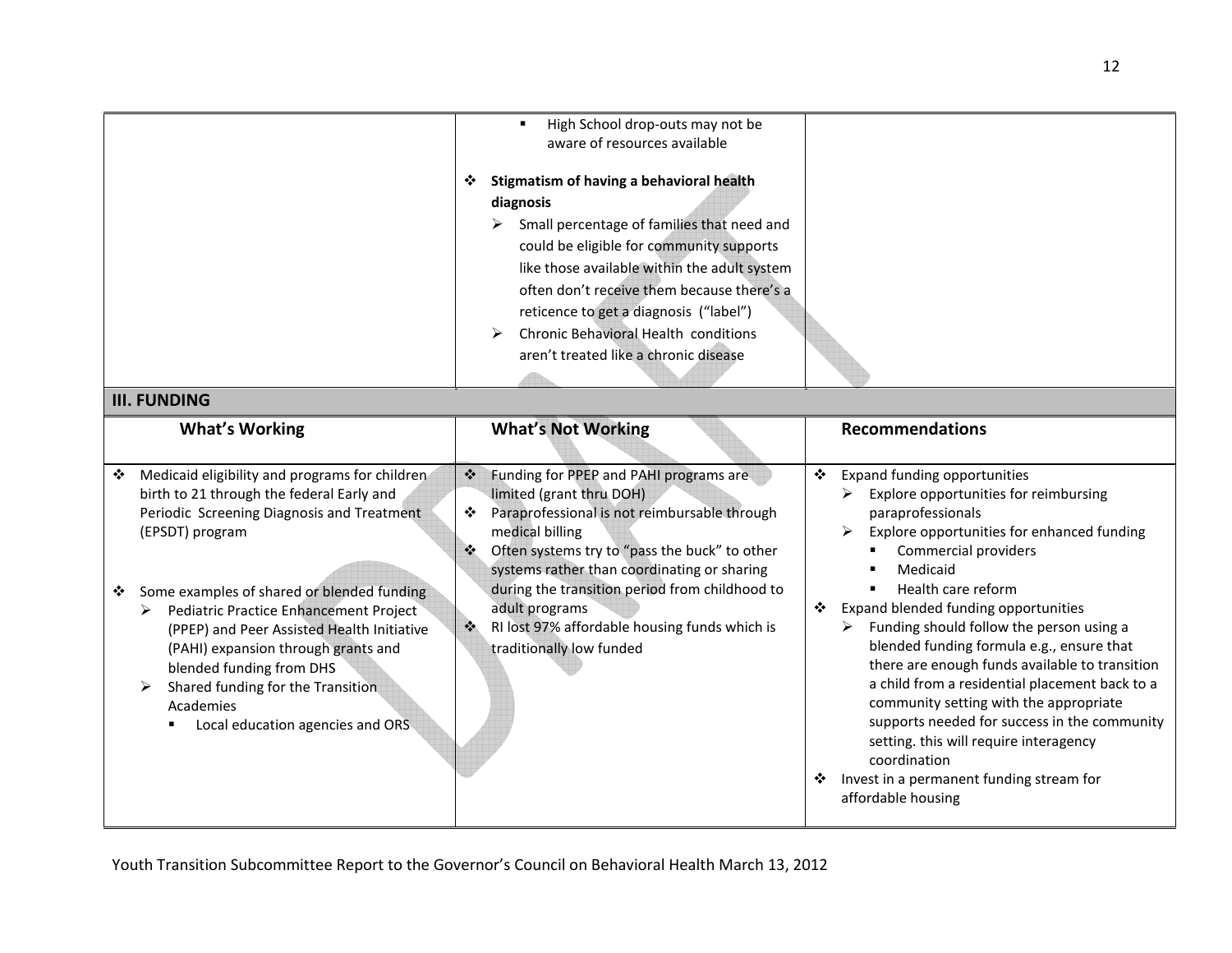| <b>IV. DATA GAPS</b>                       |                                        |                                                                            |  |
|--------------------------------------------|----------------------------------------|----------------------------------------------------------------------------|--|
| <b>What's Working</b>                      | <b>What's Not Working</b>              | <b>Recommendations</b>                                                     |  |
|                                            |                                        |                                                                            |  |
| There is a lot of data within systems<br>❖ | ❖<br><b>Data Fragmentation</b>         | Creation of a comprehensive system to address the<br>❖                     |  |
| through state and federal reporting and    | There is no comprehensive way to share | data gaps                                                                  |  |
| collection requirements                    | data across systems                    | Develop tracking system to identify children at<br>➤                       |  |
| Education<br>➤                             |                                        | risk or in need e.g. RIDE's Early Warning                                  |  |
| State and local                            |                                        | System                                                                     |  |
| Health<br>➤                                |                                        | Develop a system that shares/explains data<br>consistently across agencies |  |
| State and local                            |                                        |                                                                            |  |
| Medicaid<br>⋗                              |                                        | Use data to make decisions when creating policy,                           |  |
| Eligibles                                  |                                        | establishing practices or developing programs and                          |  |
| Service utilization                        |                                        | how and what to fund                                                       |  |
| Behavioral health                          |                                        | Utilize data from the Statewide<br>≻                                       |  |
| Eligibles                                  |                                        | Epidemiological Workgroup (SEOW) and the                                   |  |
| Service utilization                        |                                        | Youth Risk Behavior Survey (YRBS) to target                                |  |
|                                            |                                        | prevention programs in specific communities                                |  |
| Training school<br>➤                       |                                        | Department of Corrections (DOC)                                            |  |
| <b>Department of Corrections</b>           |                                        | 18-26 year olds with BH diagnoses                                          |  |
| Housing                                    |                                        | Youth in Training School with BH<br>diagnoses                              |  |
| Employment                                 |                                        | Number of 18-26 year olds in homeless                                      |  |
| Courts                                     |                                        | shelters                                                                   |  |
| Juvenile justice                           |                                        | Juvenile Justice data from Police Departments                              |  |
|                                            |                                        | SEOW report                                                                |  |
|                                            |                                        | National Center for Post Outcomes (NCPO): 1                                |  |
|                                            |                                        | year out of school<br>Court System Data                                    |  |
|                                            |                                        | <b>Mental Health</b>                                                       |  |
|                                            |                                        | Drug                                                                       |  |
|                                            |                                        | Truancy<br>➤                                                               |  |
|                                            |                                        | Create MOU's for interagency data sharing to assist<br>❖                   |  |
|                                            |                                        | in transition planning and identification                                  |  |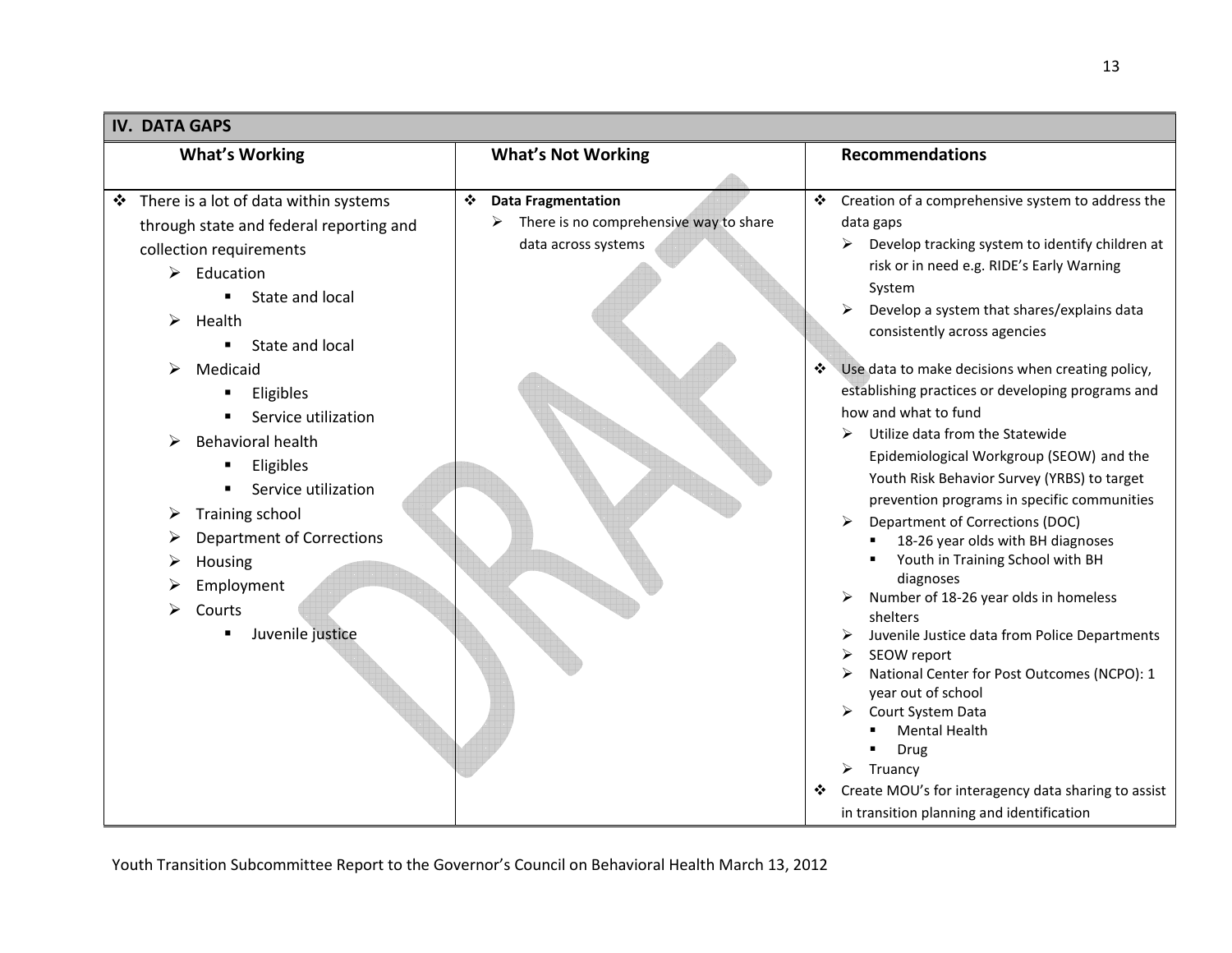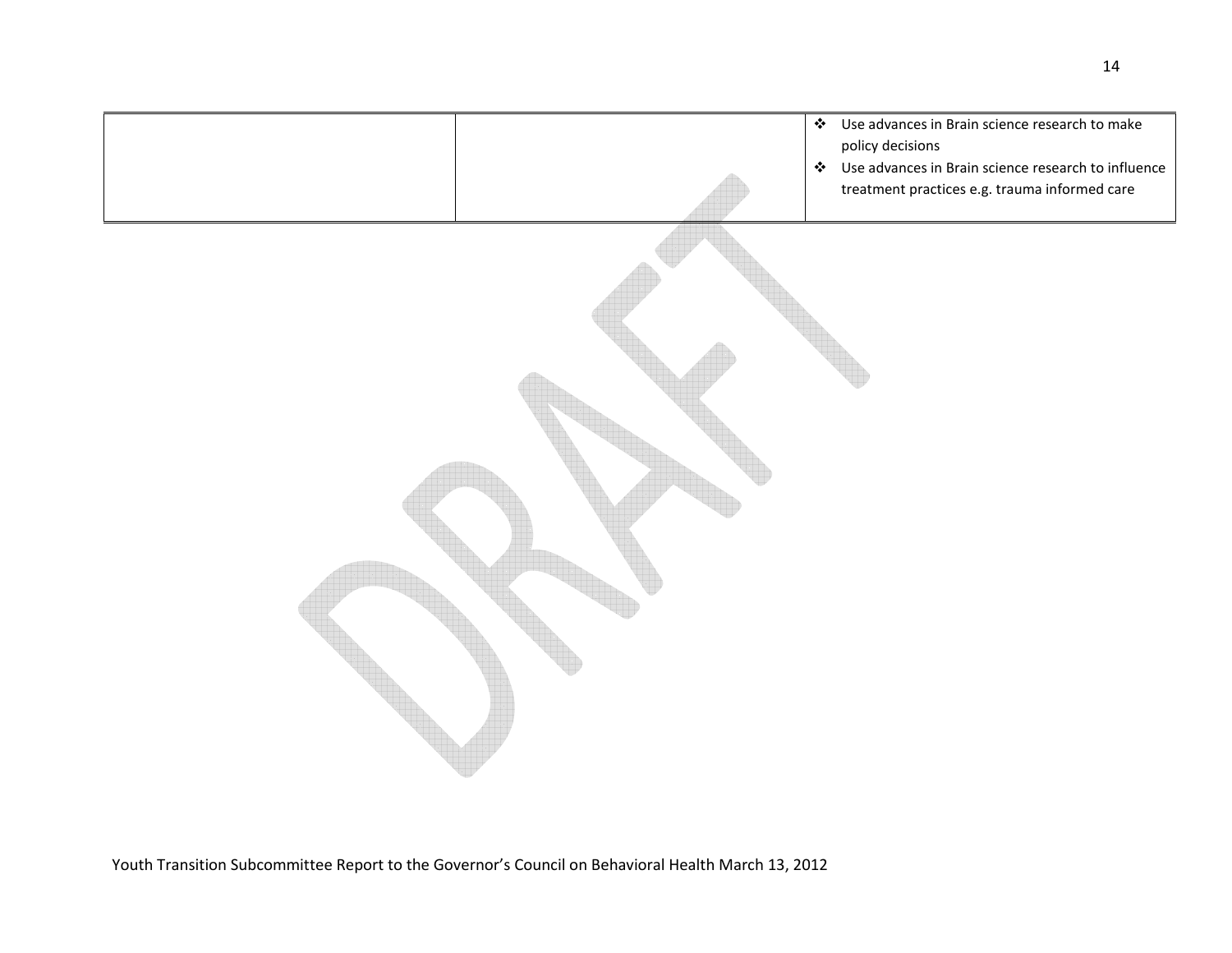### Governor's Council on Behavioral Health Youth Transition Committee Participants

Representing the voice of youth ages 14-26, the Youth Transition Subcommittee of the Governor's Council on Behavioral Health collectively agrees that Rhode Island needs to provide a collaborative and seamless system of intervention and support for youth with behavioral health needs from school to adult life for improved outcomes and better fiscal efficiency through shared resources and data management. This group included:

Tanya Alderman DCYF Tanya.Alderman@dcyf.ri.gov Kanatzur Parent Mamakk7@yahoo.com

Carolyn Aspinwall East Bay Regional Transition Coordinator aspinwac@ride.ri.net Susan Lyons Association Rhode Island Administrators of Special

Bridget Bennett-Lewis NRI Community Services bbennettlewis@nricommunityservices.org Tom Martin BHDDH TMartin @bhddh.ri.gov

Paul Choquette DHS choquette@dhs.ri.gov Colleen Polselli DOH colleen.polselli@health.ri.gov Cathy Ciano PSN c.ciano@psnri.org **Bruce Ruby Groden Center bruby@grodencenter.org** Bruce Ruby Groden Center bruby@grodencenter.org Stephanie Coia BHDDH SCoia@bhddh.ri.gov Jane Slade RIDE jane.slade@ride.ri.govElizabeth Earls RICCMHO Council Member eearls@riccmho.org Vivian Weisman MHA vweisman@mhari.org Deb Golding DOH Deb.Golding@health.ri.gov Alice Woods RIDE alice.woods@ride.ri.gov

Richard Hill Provider richhill1@cox.net

Denise Achin RITAP denise.achin@ride.ri.gov Ashley Ashley Keenan Young Adult/PSN AshleyEKeenan@gmail.com

 Education (ARIASE) LyonsSusan@coventryschools.netChris Brown Bradley Hospital chrown@lifespan.org Ann Mulready Disability Law Center amulready@ridlc.org Ann Mulready Disability Law Center amulready@ridlc.org Jim Dealy BHDDH jdealy@bhddh.ri.gov JoAnn Nanning ORS joannn@ors.ri.govLinda-Dee Bryan Parent & Council Member lindeebryan@yahoo.com Dan O'Grady Whitmarsh Corporation dogrady@whitmarshcorp.org**Kat Grygiel ORS kgrygiel@ors.ri.gov Sandy Woods DCYF Sandra.Woods@dcyf.ri.gov** Sandy Woods DCYF Sandra.Woods@dcyf.ri.gov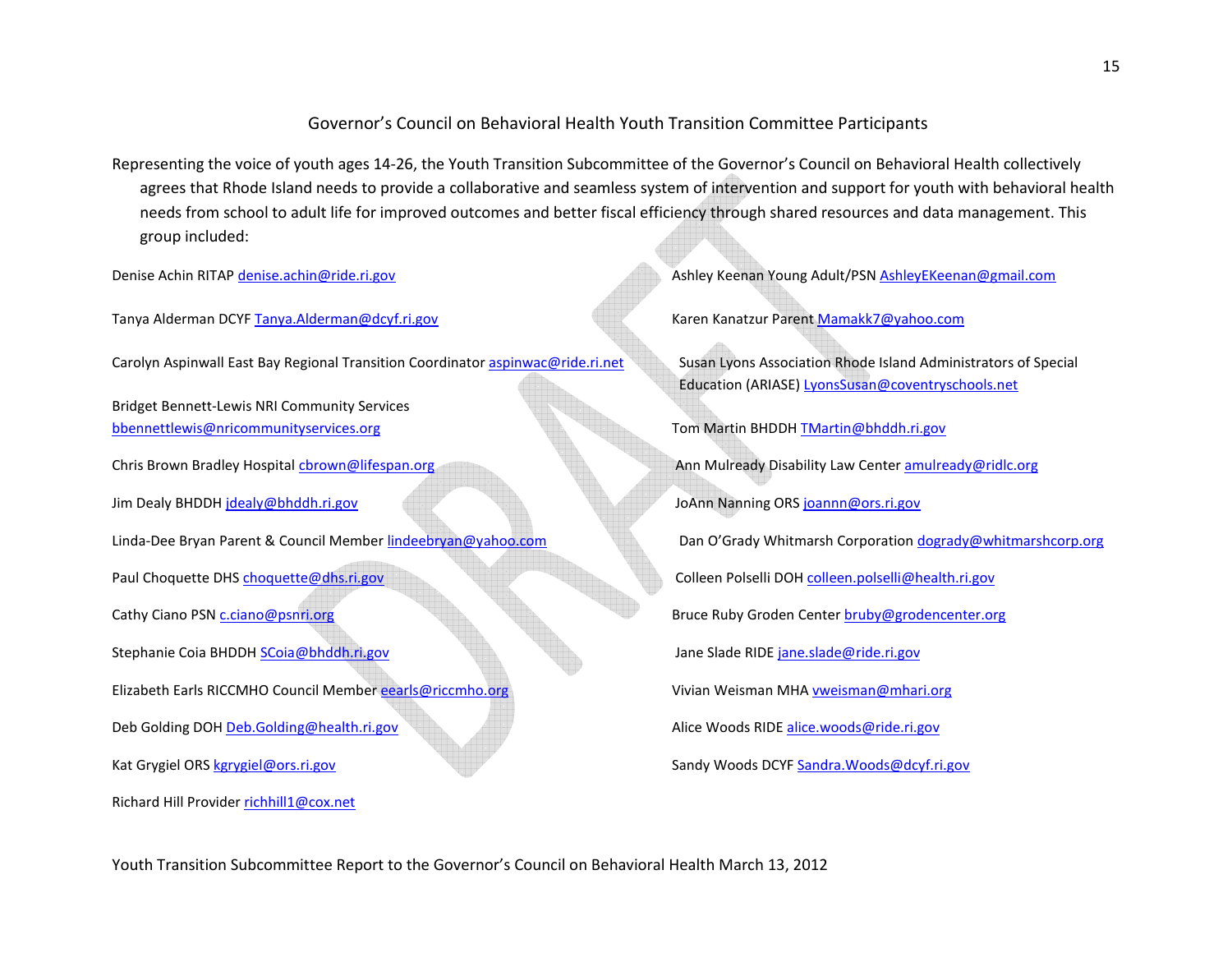### **Web Based Youth Transition Resources**

### **Focused on youth with behavioral health care needs**

**Emergency Services** 

 **Emergencies:** call 911

 **United Way's 211 program** 

www.211ri.org/

**Suicide Prevention Resources** 

# **RI Youth Suicide Prevention Resource Guide**

The *Guide* provides an inventory and characterization of agencies throughout Rhode Island that provide relevant services to youth at-risk of suicide.

www.riyouthsuicidepreventionproject.org/images/clientid\_267/riyouthsuicidepreventionresourceguide.pdf

# **RI Youth Suicide Prevention Project**

Project website with Rhode Island specific resource and training materials.

www.riyouthsuicidepreventionproject.org

# **United Way 2-1-1**

Website and 24-hour information and referral hotline.

www.211ri.org (or dial 2-1-1)

# **Samaritans of Rhode Island**

Rhode Island online resource and 24 hour crisis hotline/listening line.

www.samaritansri.org/youth-resources

# **National Action Alliance for Suicide Prevention**

News and information about the National Strategy for the general public, suicide prevention community,

media, policy makers and other key stakeholders.

www.ActionAllianceforSuicidePrevention.org

# **American Foundation for Suicide Prevention**

**(AFSP)** 

Website details prevention initiatives and education resources nationally.

www.afsp.org

# **Suicide Prevention Resource Center (SPRC)**

Information on government suicide prevention efforts, news, events and links to important prevention publications.

www.sprc.org

# **The Jason Foundation**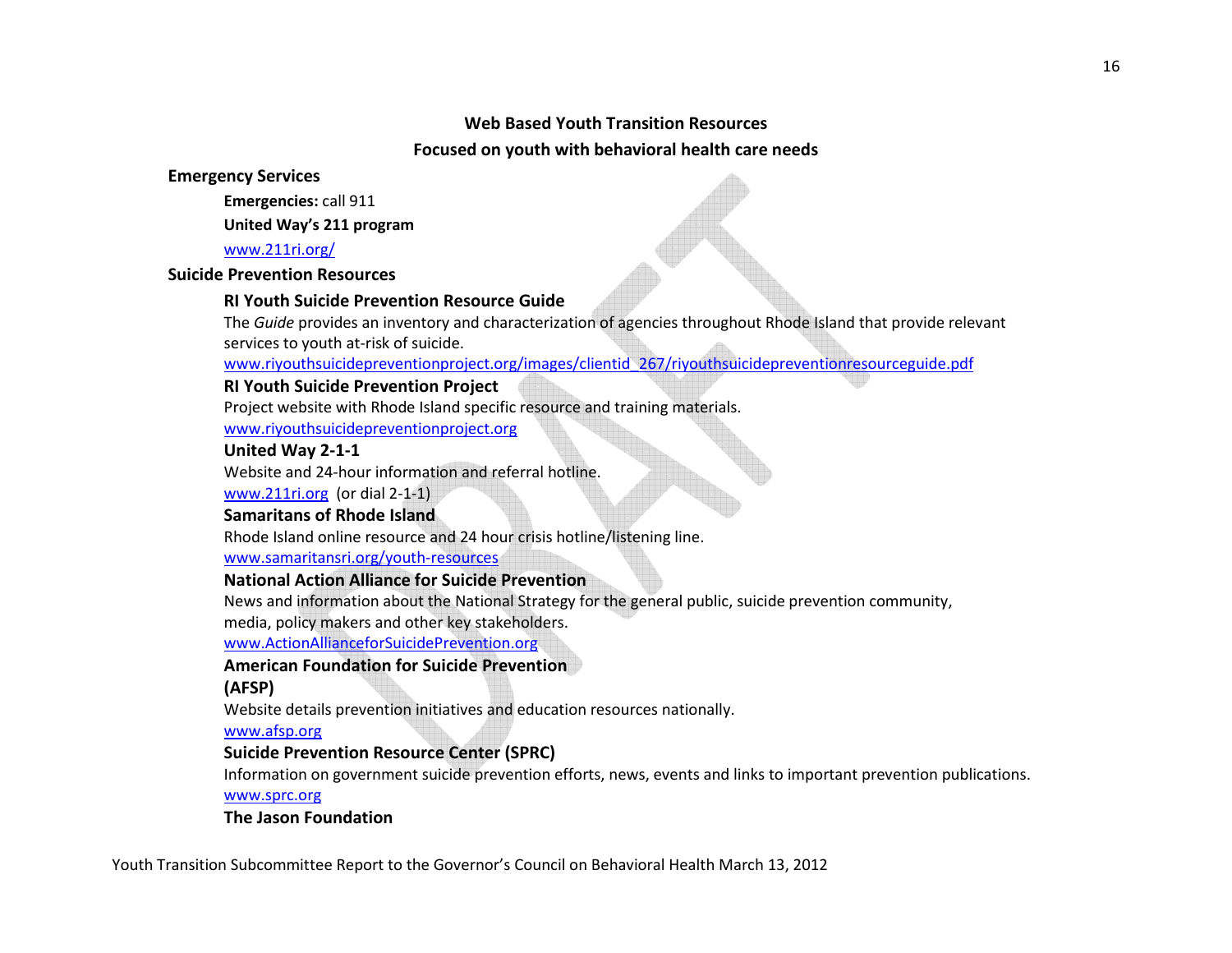Provides information about youth suicide and provides free educational material for teachers and youth workers. www.jasonfoundation.com

### **American Association of Suicidology (AAS)**

AAS promotes research, public awareness programs, public education and training for professionals and volunteers. In addition, AAS serves as a national clearinghouse for information on suicide.

#### www.suicidology.org

### **RI Student Assistance Services (RISAS)**

RISAS provides school and community-based substance abuse prevention and early intervention services to Rhode Island schools and communities.

#### www.risas.org

### **Bradley Hospital Safe Quest Program**

The Safe Quest program is an intensive afterschool program for adolescents who are at risk for self-harm and/or who are suffering from significant mood or anxiety disorders. www.lifespan.org/bradley/services/adol/safequest.htm

#### **Resources for Youth**

#### **National Collaborative on Workforce and Disability:**

Youth page: www.ncwd-youth.info/

Mental Health transitioning brief: http://www.ncwd-youth.info/information-brief-24 Guides: www.ncwd-youth.info/type/guide

Blazing the Trail White Papers: www.ncwd-youth.info/white-paper/blazing-the-trail

**National Health Care Transition Center (formerly Healthy and Ready to Work)** 

www.gottransition.org/

### **Youth Advocacy/Diagnosis Awareness**

Child and Adolescent BiPolar Foundation

www.bpkids.com

Depression and Bipolar Support Alliance

www.dbsalliance.org

 Mental Health Awareness Program founded by Glenn Close and her sister Jessie www.bringchange2mind.org

Rhode Island Youth Pride (Gay, Lesbian, Bisexual, and Transgender)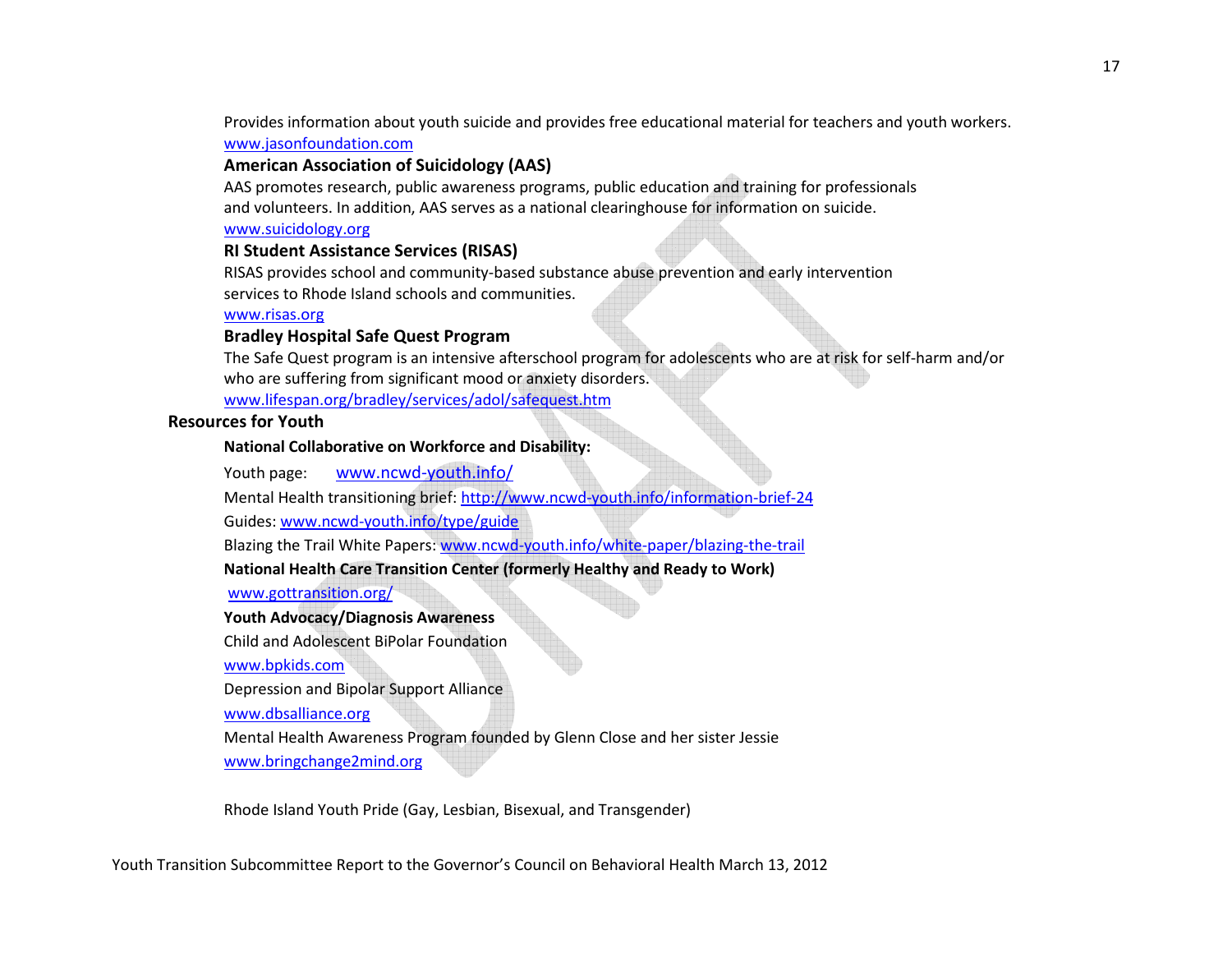#### www.youthprideri.org/

Rhode Island Youth Pride Facebook

www.facebook.com/youthprideri

The Icarus Project: a forum for people to share stories, questions and art relating to their life

www.theicarusproject.net

Parent Support Network: Youth Speaking Out

www.psnri.org/html%20docs/youth/youth.html

#### **Rhode Island State Agencies**

**Department of Children Youth and Families (DCYF)** 

www.dcyf..ri.gov

www.dcyf.ri.gov/link.php

#### **Department of Behavioral Health Developmental Disabilities and Hospital (BHDDH)**

www.bhddh.ri.gov

#### **Department of Education**

RI Department of Education Secondary Transition Page: resources available for schools and parents on secondary transition: www.ride.ri.gov/Special\_Populations/Programs\_Services/Secondary\_Transition/Secondary%20Transition%20Services.aspx RITAP: My Transition

www.ride.ri.gov/Special\_Populations/Programs\_Services/Secondary\_Transition/Secondary%20Transition%20Services.aspx#Tran sition%20Products

RITAP/RIDE Secondary Transition IEP: case study, IEP form, IEP Guidebook: www.ritap.org/iep/publications/publication.htmlRITAP/RIDE My Transition site (resources, transition brochure…):

http://ritap.org/ritap/mytransition/welcome.php

### **Department of Health**

Adolescent Healthcare Transition:

www.health.ri.gov/family/specialneeds/transition/index.php

Youth Risk Behavior Survey (YRBS) Data:

www.health.ri.gov/data/webquery.php

**Department of Human Services** 

Home Page: www.dhs.ri.gov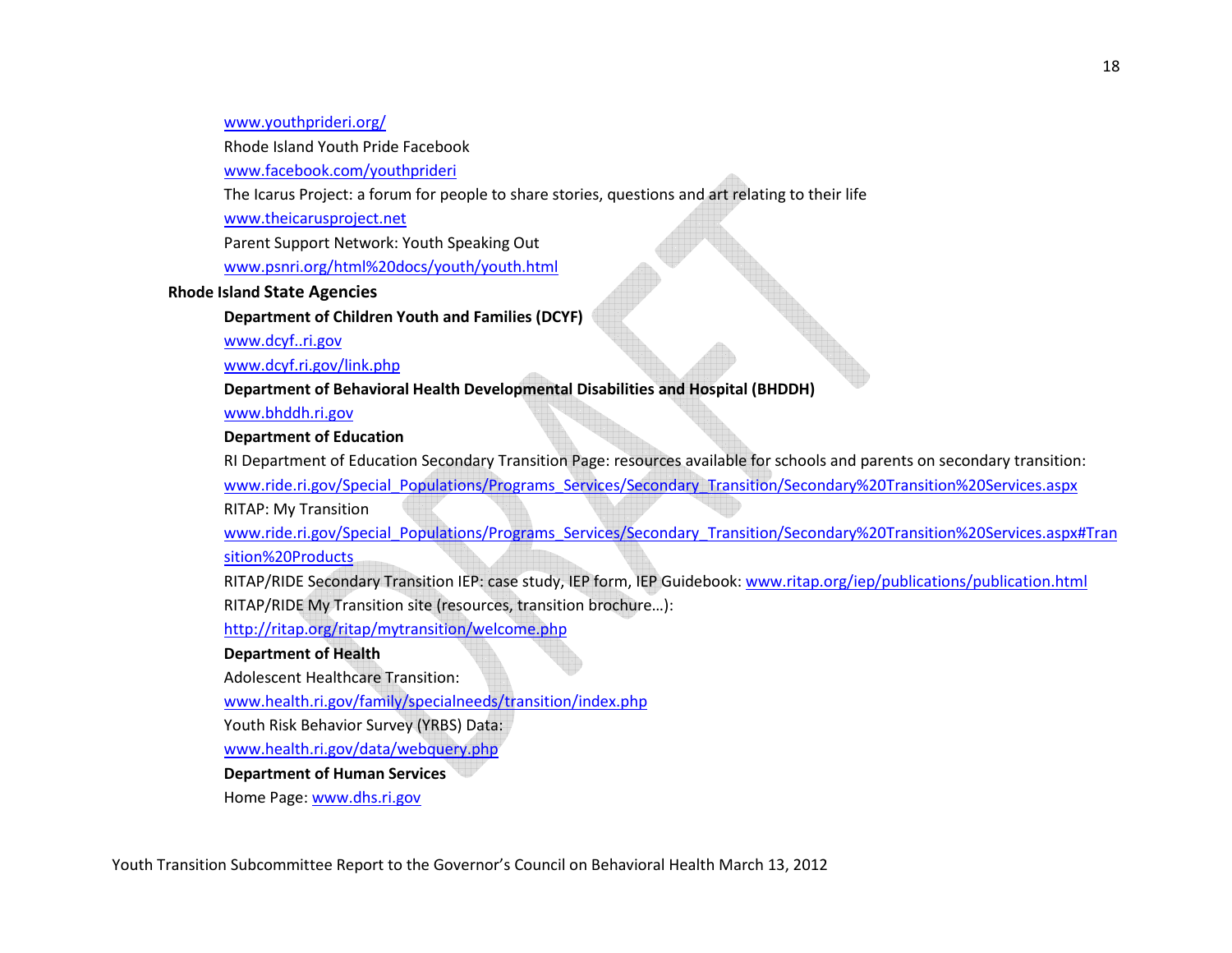DHS Services for Children and Families

www.dhs.ri.gov/DefaultPermissions/FamilieswithChildren/tabid/194/Default.aspx

DHS Services for Children with Special Needs

www.dhs.ri.gov/DefaultPermissions/ChildrenwithSpecialNeeds/tabid/775/Default.aspx

Katie Beckett

www.dhs.ri.gov/ChildrenwithSpecialNeeds/KatieBeckett/tabid/840/Default.aspx

Medical Services/Programs for Adults

www.dhs.ri.gov/AdultswithDisabilities/HealthMedicalServices/tabid/258/Default.aspx

**Department of Labor and Training** 

www.dlt.ri.gov/

www.networkri.org/ (Network RI)

www.dlt.ri.gov/jobseeker.htm (Job-seeker services)

www.dlt.ri.gov/wfds/youthserv.htm (Youth Services, including **Youth Centers**)

**Office of Rehabilitative Services** 

www.ors.ri.gov/

Vocational Rehabilitation Division:

www.ors.ri.gov/VR.html

Resource links:

www.ors.ri.gov/ResourceLinks.html

**Rhode Island Community Resources** 

 **RI Council of Community Mental Health Organizations (links to all Community Mental Health Centers)** 

www.riccmho.org/

 **Fellowship Health Resources** 

www.fellowshiphr.org/rhode-island/

www.fellowshiphr.org/resources/get-help-now/

 **Housing** 

http://www.rhodeislandhousing.org/ (RI Housing)

http://www.rhodeislandhousing.org/sp.cfm?pageid=418 (services)

http://housing-guide.com/?section8\_state=RI (Section 8)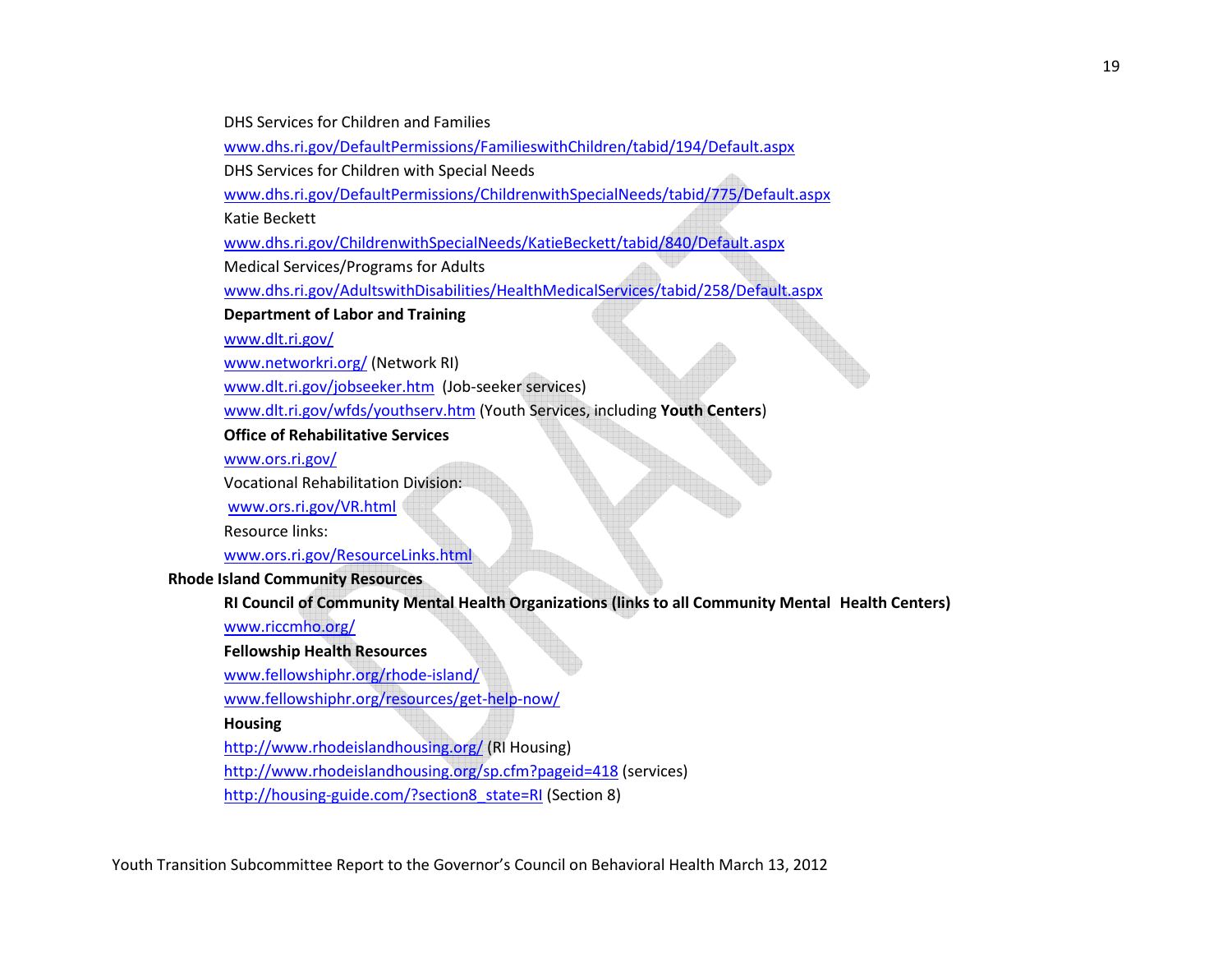#### **Rhode Island Parent Information Network (RIPIN)**

www.ripin.org

http://www.startingpointsforriparents.org/transitions (Transition Guide)

**Sherlock Center's College Planning Guide:**

www.ric.edu/sherlockcenter/publications/CollegeGuide.pdf

**Parent Support Network of Rhode Island (PSN)** 

www.psnri.org

http://www.psnri.org/html%20docs/resources/publications.html (Truancy Prevention Tool Kit)

**Truancy** 

www.gatewayhealth.org/KidsLinkRI.asp

www.psnri.org/html%20docs/resources/publications.html

**Way to Go RI: secondary transition planning tool:** 

https://secure.waytogori.org/Default.aspx

#### **National Organizations**

American Academy of Pediatrics Scope of Health Care Benefits Children Birth to 26: *Bright Futures: Guidelines for Health Supervision of Infants, Children, and Adolescents,* third edition. The Bright Futures recommendations were referenced as a standard for access and design of age-appropriate health insurance benefits for infants, children, adolescents, and young adults in the Patient Protection and Affordable Care Act of 2010 (Pub L No. 114–148).

http://pediatrics.aappublications.org/content/129/1/185.full?sid=fdcf0f84-a45c-45c0-8e56-e514c97bcdb1

America's Children: Key national indicators of wellness; child and family statistics

www.childstats.gov/americaschildren/index.asp

Education/IDEA Partnership

http://www.ideapartnership.org/index.php?option=com\_content&view=category&id=35&Itemid=111

National Health Care Transition Center (formerly Healthy and Ready to Work)

www.gottransition.org/

National Alliance on Mental Illness, NAMI

www.nami.org

NAMI: *Family Guide Integrating Mental Health and Pediatric Primary Care 2011* www.nami.org/Content/ContentGroups/CAAC/FG-Integrating.pdf